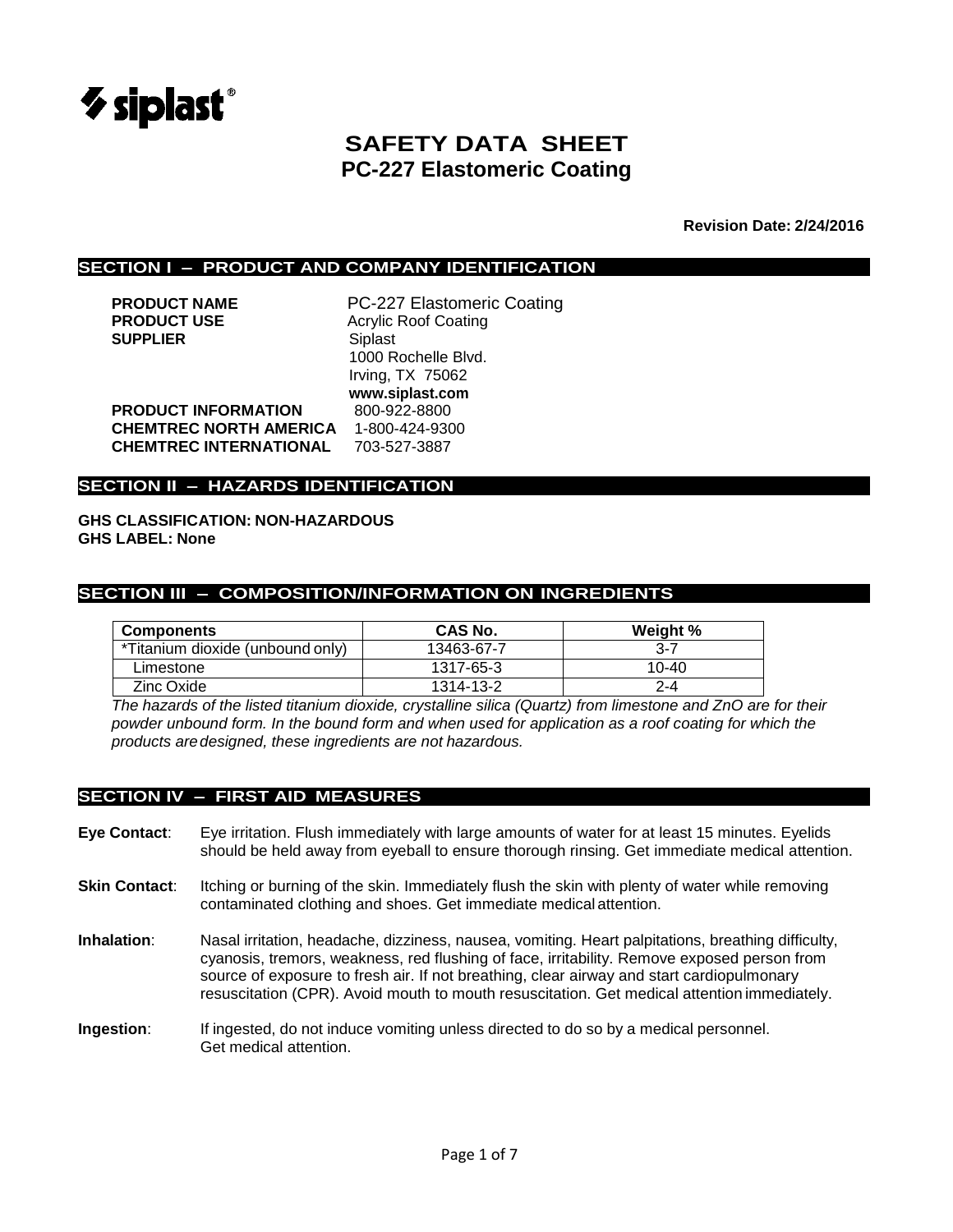### **SECTION V – FIRE-FIGHTING MEASURES**

**Suitable Extinguishing Media**: Use dry chemical, foam, or carbon dioxide to extinguish fire.

**Specific hazards arising from the chemical**: Dangerous when exposed to heat or flame. Will form flammable or explosive mixtures with air at room temperature. Irritating or toxic substances may be emitted upon thermal decomposition. Thermal decomposition products may include oxides of carbon and nitrogen. Vapor or gas may spread to distant ignition sources and flash back. Vapors or gas may accumulate in low areas. Runoff to sewer may cause fire or explosion hazard. Containers may explode in heat of fire. Containers may explode in heat of fire. Vapors may concentrate in confined areas. Liquid will float and may reignite on the surface of water.

**Special protective action for fire-fighters**: Water should be used to cool fire-exposed containers, structures and to protect personnel. Use water to dilute spills and flush them away from sources of ignition. Do not flush down sewers or other drainage systems. Exposed fire-fighters must wear NIOSH approved positive pressure self-contained breathing apparatus with full face mask and full protective clothing.

#### **SECTION VI – ACCIDENTAL RELEASE MEASURES**

| <b>Personal Precautions:</b>      | Use personal protective equipment. Keep people away from and upwind of<br>spill/leak. Material can create slippery conditions.                                                 |
|-----------------------------------|--------------------------------------------------------------------------------------------------------------------------------------------------------------------------------|
| <b>Environmental Precautions:</b> | Keep spills and cleaning runoff out of municipal sewers and open bodies of water.                                                                                              |
| <b>Methods of Cleaning up:</b>    | Contain spills immediately with inert materials (e.g. sand, warth).<br>Transfer liquids and solid diking material to separate suitable containers<br>for recovery or disposal. |

#### **SECTION VII – HANDLING AND STORAGE**

#### **Precautions for safe handling:**

Avoid breathing dust, vapor or mist. Avoid contact with skin or clothing. Avoid contact with eyes. Use only with adequate ventilation/personal protection. Wash thoroughly after handling. Use personal protective equipment in handling and observe personal hygiene after use of the product**.**

| <b>Conditions for safe storage:</b> | <b>Storage Temperature:</b> | Minimum:<br>Maximum: | 40°F (4.44°C)<br>100°F (37.77°C) |
|-------------------------------------|-----------------------------|----------------------|----------------------------------|
|                                     |                             |                      |                                  |

**Storage Period:** 12 months

**Keep container closed when not in use. Protect from freezing.**

# **SECTION VIII – EXPOSURE CONTROLS/PERSONAL PROTECTION**

#### **Control Parameters:**

| Component        | CAS#       | <b>Regulation</b>      | Type of     | <b>Occupational Exposure Limits</b>             |
|------------------|------------|------------------------|-------------|-------------------------------------------------|
|                  |            |                        | Listing     |                                                 |
|                  |            | JSOH OELs (05          | TWA         | 1 mg/m <sup>3</sup> (Respirable dust)           |
| Titanium dioxide | 13463-67-7 | 2009                   | TWA         | 4 mg/m <sup>3</sup> (Total dust)                |
|                  |            | <b>US ACGIH (2011)</b> | <b>TWA</b>  | $10 \text{ mg/m}^3$                             |
|                  | 1314-13-2  | ACGIH                  | TWA         | $2 \text{ mg/m}^3$                              |
| Zinc oxide       |            |                        | <b>STEL</b> | 10 mg/m $3$                                     |
|                  |            | <b>OSHA</b>            | PEL         | 5 mg/m <sup>3</sup> (fume, respirable fraction) |
|                  |            |                        |             | 15 mg/m <sup>3</sup> (Total dust)               |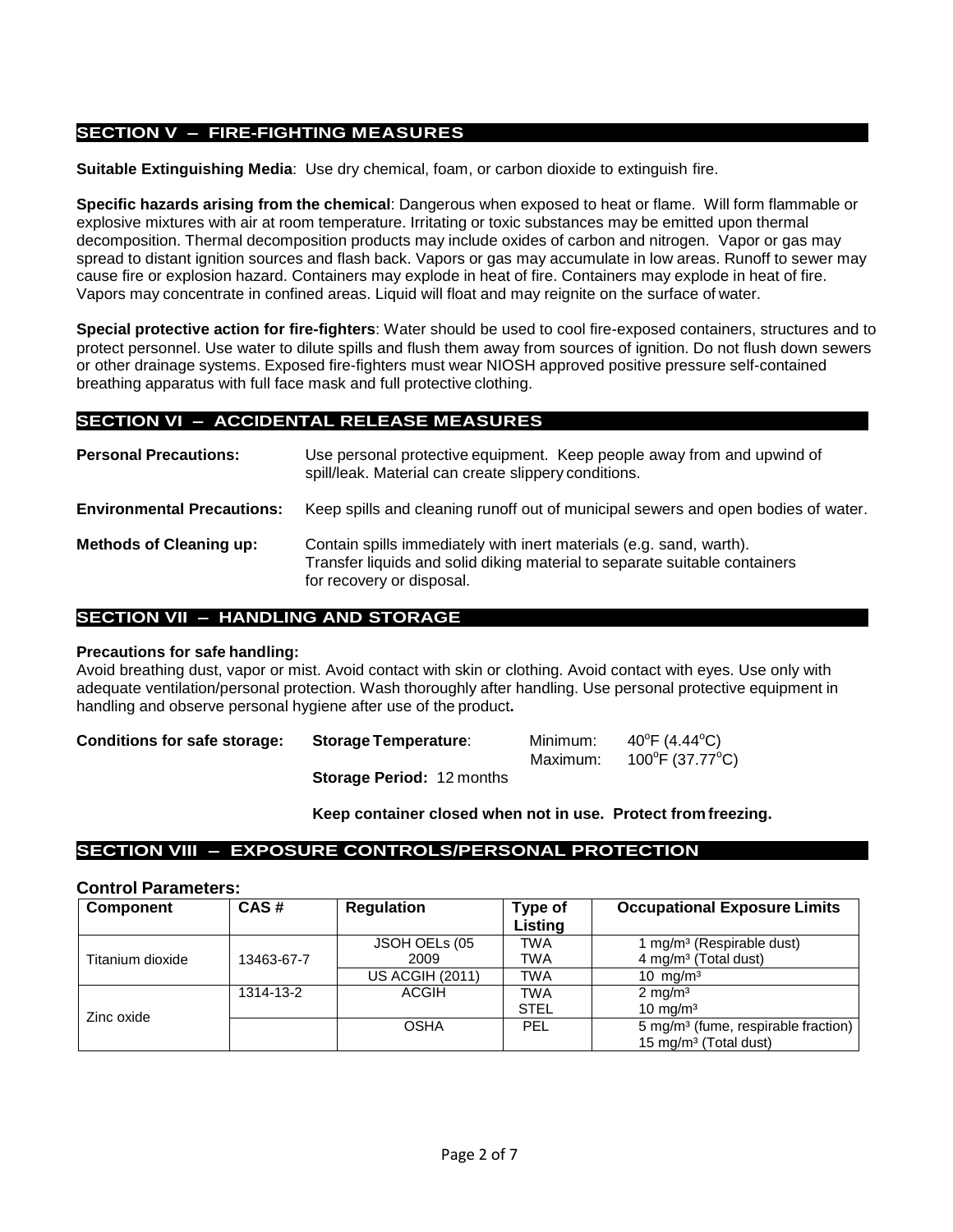# **Control Parameters:**

| <b>Component</b>  | CAS#       | <b>Regulation</b> | Type of    | <b>Occupational Exposure Limits</b>             |
|-------------------|------------|-------------------|------------|-------------------------------------------------|
|                   |            |                   | Listing    |                                                 |
|                   | 1317-65-3  | OSHA NIOSH        | TWA        | 5 mg/m <sup>3</sup> (Respirable fraction)       |
| Calcium Carbonate |            |                   |            | 15 mg/m <sup>3</sup> (Total dust)               |
| (in Limestone)    |            |                   |            | 10 mg/m <sup>3</sup> (Total dust)               |
|                   |            |                   |            | 5 mg/m <sup>3</sup> (respirable dust)           |
|                   |            | ACGIH OSHA        | <b>TWA</b> | $0.025$ mg/m <sup>3</sup> (respirable fraction) |
| Quartz (in        | 14808-60-7 | <b>NIOSH</b>      |            | $0.1 \text{ mg/m}^3$ (respirable dust)          |
| limestone) Quartz |            |                   | TWA        | $0.05$ mg/m <sup>3</sup> (respirable dust)      |

| <b>Engineering Controls:</b><br><b>Protective Measures:</b> | Mechanical local exhaust ventilation at point of containment release.<br>Employees should wash their hands and face before eating, drinking or using<br>tobacco products. Educate and train employees in the safe use and handling of<br>this product. EMERGENCY SHOWERS AND EYE WASH STATIONS SHOULD<br>BE AVAILABLE. |  |
|-------------------------------------------------------------|------------------------------------------------------------------------------------------------------------------------------------------------------------------------------------------------------------------------------------------------------------------------------------------------------------------------|--|
| <b>Eye/face Protection:</b><br><b>Skin Protection:</b>      | Chemical splash goggles (ANSI Z-87.1 or approved equivalent)<br>Impervious (Neoprene gloves)                                                                                                                                                                                                                           |  |
| <b>Respiratory Protection:</b>                              | Wear suitable respirator (MSHA/NIOSH approved or equivalent) where<br>exposure limits are exceeded.                                                                                                                                                                                                                    |  |

# **SECTION IX – PHYSICAL AND CHEMICAL PROPERTIES**

| Appearance:                                                 | Liquid (white)                                                                                             |
|-------------------------------------------------------------|------------------------------------------------------------------------------------------------------------|
| Odor:                                                       | Slight amine odor                                                                                          |
| Odor threshold:                                             | Not available                                                                                              |
| pH:                                                         | $8.5 - 10.4$                                                                                               |
| Melting point/freezing point:                               | $0^{\circ}$ C (32 $^{\circ}$ F) similar to water                                                           |
| Boiling Point/boiling range:                                | 100 $\mathrm{^{\circ}C}$ (212 $\mathrm{^{\circ}F}$ ) similar to water                                      |
| Flash Point:                                                | Not applicable (water based product), however, solid<br>material will support combustion if water has been |
|                                                             | evaporated.                                                                                                |
| <b>Evaporation Rate:</b>                                    | Not available                                                                                              |
| Flammability:                                               | Not available                                                                                              |
| Upper/Lower Flammability or explosive limits: Not available |                                                                                                            |
| Vapor Pressure:                                             | 22.7 mm Hg at $20^{\circ}$ C (68 $^{\circ}$ F) similar to water                                            |
| Vapor density                                               | Not available                                                                                              |
| Relative density:                                           | 10.0-11.7#/gal                                                                                             |
| Solubility: in water                                        | Soluble                                                                                                    |
| Partition Coefficient: n-octanol/water:                     | Not available                                                                                              |
| Auto-ignition temperature:                                  | Not available                                                                                              |
| Decomposition temperature:                                  | Not available                                                                                              |
| Viscosity:                                                  | 100-115 ku                                                                                                 |

Note: The above data are typical values and must not be construed as a specification.

# **SECTION X – STABILITY AND REACTIVITY**

| <b>Reactivity:</b>                         | Non-reactive                                   |
|--------------------------------------------|------------------------------------------------|
| <b>Chemical Stability:</b>                 | Stable                                         |
| <b>Possibility of hazardous reactions:</b> | None known.                                    |
| <b>Conditions/Materials to avoid:</b>      | Keep from freezing/No known materials to avoid |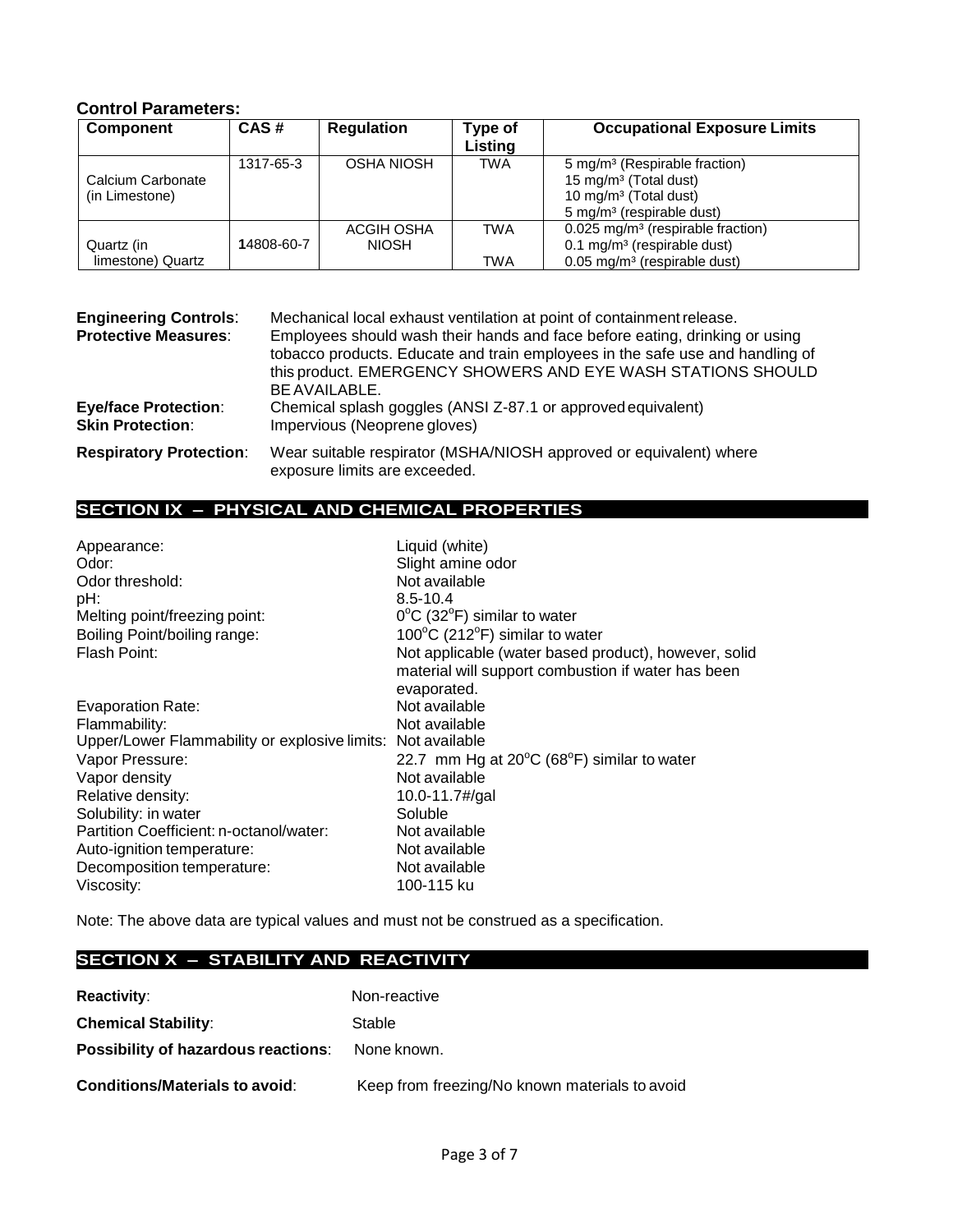**Incompatible Materials:** None known.

Hazardous decomposition: By Thermal decomposition: carbon monoxide, carbon dioxide, acrylic monomers, other potentially toxic fumes

# **SECTION XI – TOXICOLOGICAL INFORMATION**

#### **Acute Toxicity:**

| Component               | <b>Acute Oral</b>      | <b>Acute Dermal</b>                   | Acute Inhalation                         |
|-------------------------|------------------------|---------------------------------------|------------------------------------------|
| <b>Titanium Dioxide</b> | LD50 rat $>5000$ mg/kg | LD50:>5000 mg/kg (Rabbit) LC50/4h/rat |                                          |
|                         |                        |                                       | (dust/mist): $>6.82$ mg/l, 4 h           |
|                         |                        |                                       | (Rat)                                    |
| Limestone               | LD50 rat $>6450$ mg/kg | Not available                         | Not available                            |
|                         |                        |                                       |                                          |
| Zinc Oxide              | Not available          | Not available                         | LC50 $>$ 2500 mg/m <sup>3</sup> , (mouse |
| Mixture                 | Not available          | Not available                         | Not available                            |

#### **Skin/Eye Irritation:**

| Titanium Dioxide<br>Limestone & Zinc Oxide<br>Mixture | Rabbit, Exposure Time, 24 h, Non-Irritating<br>Not available<br>Not available                             |
|-------------------------------------------------------|-----------------------------------------------------------------------------------------------------------|
| <b>Mutagenicity:</b><br><b>Titanium Dioxide</b>       | Genetic Toxicity in Vitro: Ames: negative (Salmonella typhimurium,<br>Metabolic Activation: with/without) |
|                                                       |                                                                                                           |
| Limestone & Zinc Oxide Mixture                        | Genetic Toxicity in Vivo: Drosophila SLRL test: negative (Drosophila<br>melanogaster)<br>Not available    |
|                                                       |                                                                                                           |

#### **Carcinogenicity:**

Titanium dioxide (Ti-Pure, DuPont) - Rat, Male/Female, Inhalation According to IARC, several rat inhalation and intratracheal installation studies using titanium dioxide have shown increases in benign and malignant lung tumors.

Based upon all study results, DuPont scientists conclude that titanium dioxide will not cause lung cancer or chronic respiratory diseases in humans at concentrations experience in the workplace.

Reviewed human exposure data did not suggest an association between occupational exposure to titanium dioxide and cancer. Additionally, the IARC working group determined that,"No significant exposure to titanium dioxide is thought to occur during the use of products in which titanium dioxide is bound to other material, such as inpaints.'

| Quartz (in Limestone)<br>IARC: | ACGIH: A2-suspected human carcinogen<br>NIOSH: Potential occupational carcinogen<br>Monograph 68 (1997) (Listed under Crystalline Silica inhaled in the form of<br>quartz or cristobalite from occupational sources) (Group 1-Carcinogenic to<br>humans) |
|--------------------------------|----------------------------------------------------------------------------------------------------------------------------------------------------------------------------------------------------------------------------------------------------------|
| Limestone & Zinc Oxide Mixture | Not available                                                                                                                                                                                                                                            |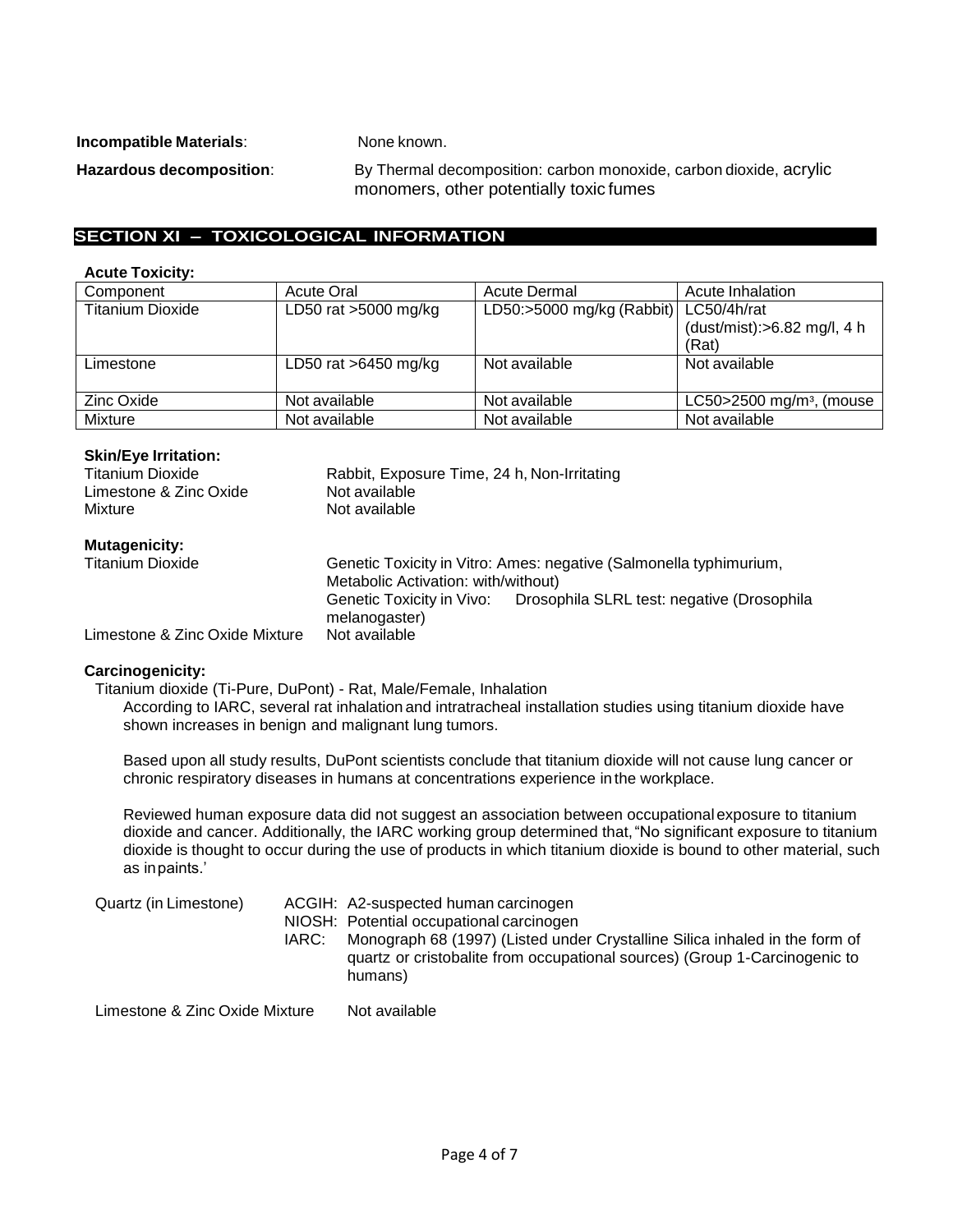#### **Sensitization:**

| Titanium dioxide                          | Dermal: non-sensitizer (Guinea pig, Maximization Test), non-sensitizer (Human,               |
|-------------------------------------------|----------------------------------------------------------------------------------------------|
|                                           | Patch Test) Repeated Dose toxicity: 28 days, Inhalation: NOAEL: 35 mg/m <sup>3</sup> , (Rat) |
| Quartz, zinc oxide, mixture Not available |                                                                                              |

#### **Reproductive toxicity, STOT, Aspiration hazard- Not available for components and mixture in the products listed.**

Other Toxicological Information:

\*Reviewed human exposure data did not suggest an association between occupational exposure to titanium dioxide and cancer. Additionally, the IARC working group determined that, "No significant exposure to titanium dioxide is thought to occur during the use of products in which titanium dioxide is bound to other material, such as in paints.'

#### **SECTION XII – ECOLOGICAL INFORMATION**

**Ecotoxicity:** Aquatic Toxicity: 96 hr LC50: Fathead minnow>1,000 mg/l; LC50: > 1000 mg/l (Golden Orfe (Leuciscus idus), 48 hours) ; Acute Toxicity to Aquatic invertebrates: EC50> 3 mg/l (Water Flea (Daphnia Magna)) Toxicity to Microorganisms: EC50> 10,000 mg/l, (Pseudomas fluorescens, 24 h)

Limestone **Acute and Prolonged toxicity to Fish: LC50: 56,000 mg/l** (Mosquitofish (Gambusia affinis), 48 hours)

**Persistence and Degradability, Bioaccumulative Potential, Mobility in Soil: Not available for components and** mixtures in the products listed

#### **SECTION XIII – DISPOSAL INFORMATION**

#### **Environmental Precautions:**

Keep spills and cleaning runoff out of municipal sewers and open bodies of water.

#### **Waste Disposal Method:**

Waste disposal should be in accordance with existing federal, state and local environmental laws.

#### **Empty Container Precautions:**

Recondition or dispose of empty container in accordance with governmental regulations. Do not reuse empty container without proper cleaning.

#### **SECTION XIV – TRANSPORT INFORMATION**

| <b>UN Number</b><br><b>UN proper Shipping Name</b><br><b>Transport Hazard Class</b><br>Packing Group<br><b>Environmental Hazards</b> | Not applicable<br>Not applicable<br>Not applicable<br>Not applicable<br>Not hazardous |
|--------------------------------------------------------------------------------------------------------------------------------------|---------------------------------------------------------------------------------------|
| Land Transport (DOT)                                                                                                                 | Non-Regulated                                                                         |
| Sea Transport (IMDG)                                                                                                                 | Non-Regulated                                                                         |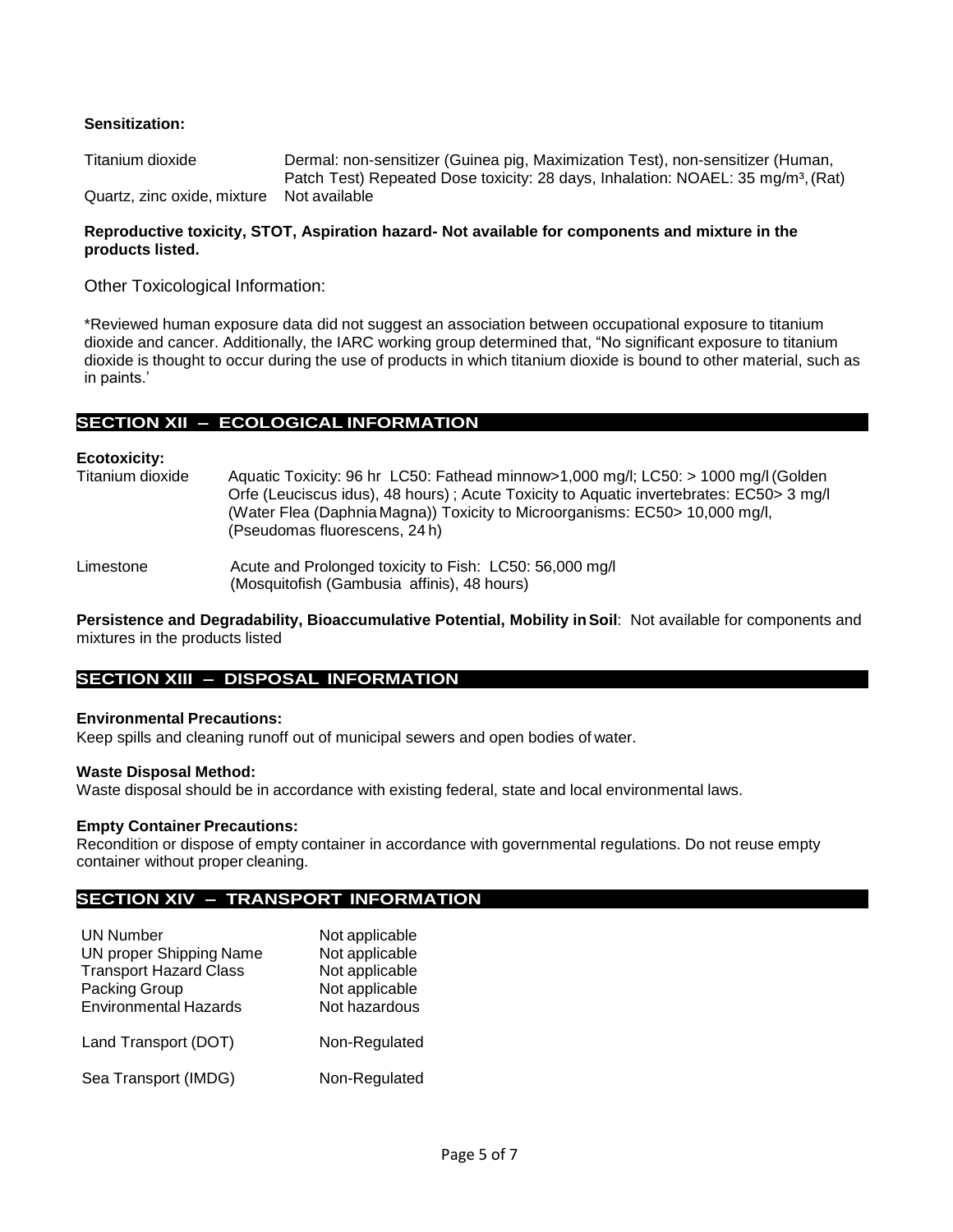| Air Transport (ICAO/IATA) | Non-Regulated |
|---------------------------|---------------|
|---------------------------|---------------|

Special Precautions No data available

#### **SECTION XV – REGULATORY INFORMATION**

Unites States TSCA Inventory (US.TSCA): All components of this product are in compliance with the inventory listing requirement of the U.S. Toxic Substances Control Act (TSCA) Chemical Substance Inventory.

CERCLA Information (40CFR302.4): Release of this material to air, land, or water are not reportable to the National Response Center under the Comprehensive Environmental Response, Compensation, and Liability Act (CERCLA) or to the state and localemergency planning committees under the Superfund Amendments and Reauthorization Act (SARA) Title Section 304.

**SARA TITLE III, Sections 302, 304, 311, 312:** This material does not contain any component listed in EPA's List of List.

# **Workplace Classification:**

**OSHA** This product is considered not hazardous under OSHA Hazard Communication Standard (29CFR1910.1200).

**WHMIS** This product and its components are not listed as a 'controlled product' under the Canadian Workplace Hazardous Materials Information System (WHMIS).

**Proposition 65** This product contains a chemical known to cause cancer or reproductive toxicity:

| Component                       | CAS#            | <b>Authoritative Body</b> | <b>Date Entered</b> |
|---------------------------------|-----------------|---------------------------|---------------------|
| Titanium dioxide (airborne,     | (none), several | Labor code (LC)           | September 2, 2011   |
| unbound particles of respirable | substances for  |                           |                     |
| size)                           | single listing  |                           |                     |
| Silica, crystalline (airborne   | (none), several | <b>State's Qualified</b>  | October 1, 1988     |
| particles of respirable size);  | substances for  | Expert (SQE)              |                     |
| 0.5% in Limestone               | single listing  |                           |                     |

#### **SECTION XVI – OTHER INFORMATION**

#### **HMIS Rating:**

| <b>∣Health</b> | <b>Flammability Physical Hazard</b> |
|----------------|-------------------------------------|
|                |                                     |

#### Legend:

| Acronym      | Meaning                                           |
|--------------|---------------------------------------------------|
| <b>ACGIH</b> | American Conference of Governmental Hygienists    |
| <b>OSHA</b>  | Occupational Safety Health Administration         |
| <b>SARA</b>  | Superfund Amendment Reauthorization Act           |
| <b>TRI</b>   | <b>Toxic Release Inventory</b>                    |
| <b>GHS</b>   | Globally Harmonized System (of Classification and |
|              | Labeling of Chemicals)                            |
| <b>DOT</b>   | <b>Department of Transportation</b>               |
| <b>IMDG</b>  | International Maritime Dangerous Goods            |
| <b>ICAO</b>  | International Civil Aviation Organization         |
| <b>IATA</b>  | <b>International Air Transport Association</b>    |